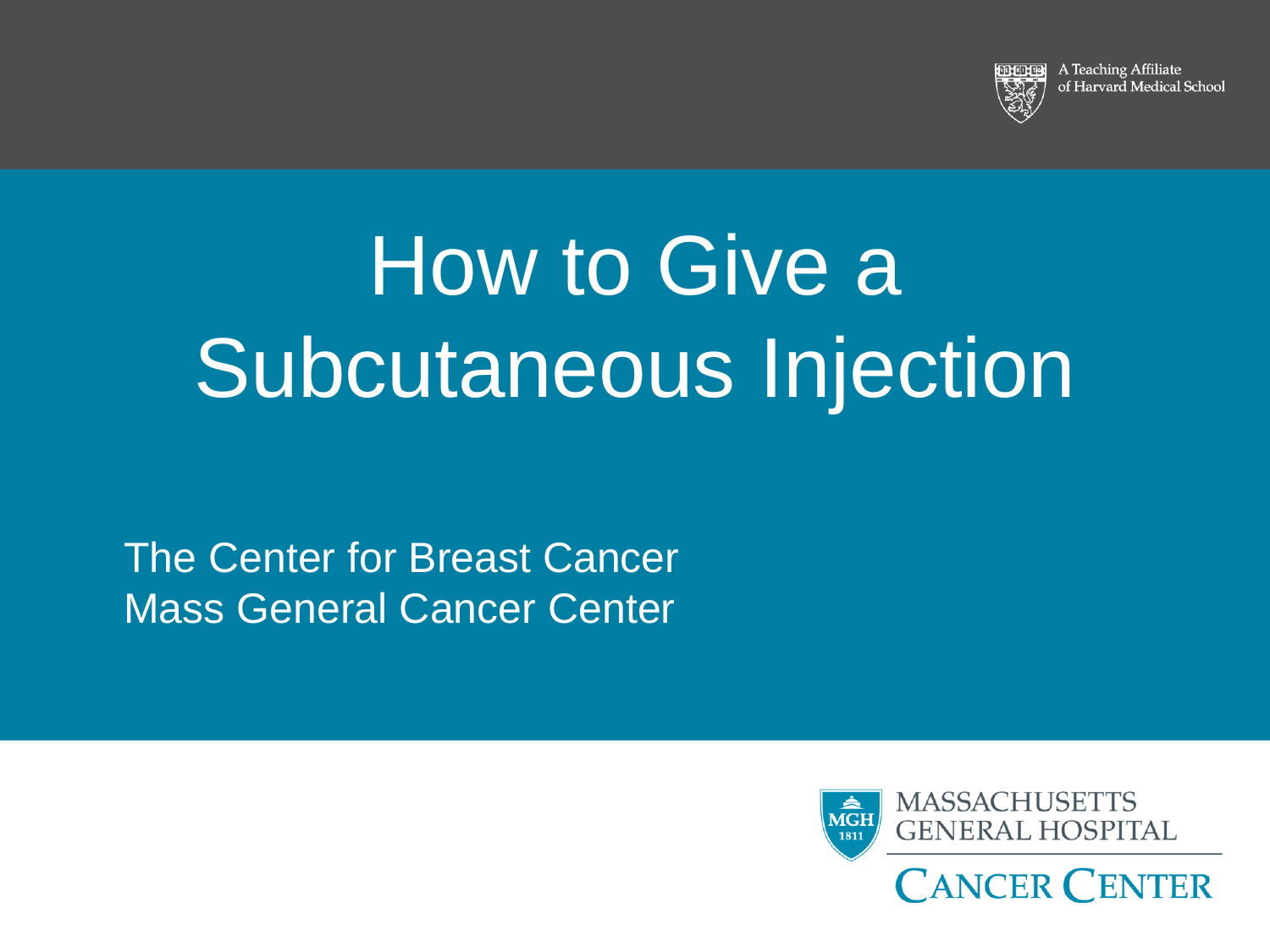### What is a subcutaneous injection?

- A subcutaneous injection is a shot given into the fatty tissue just under your skin.
- You can give the injection to yourself, or someone else can do it for you.



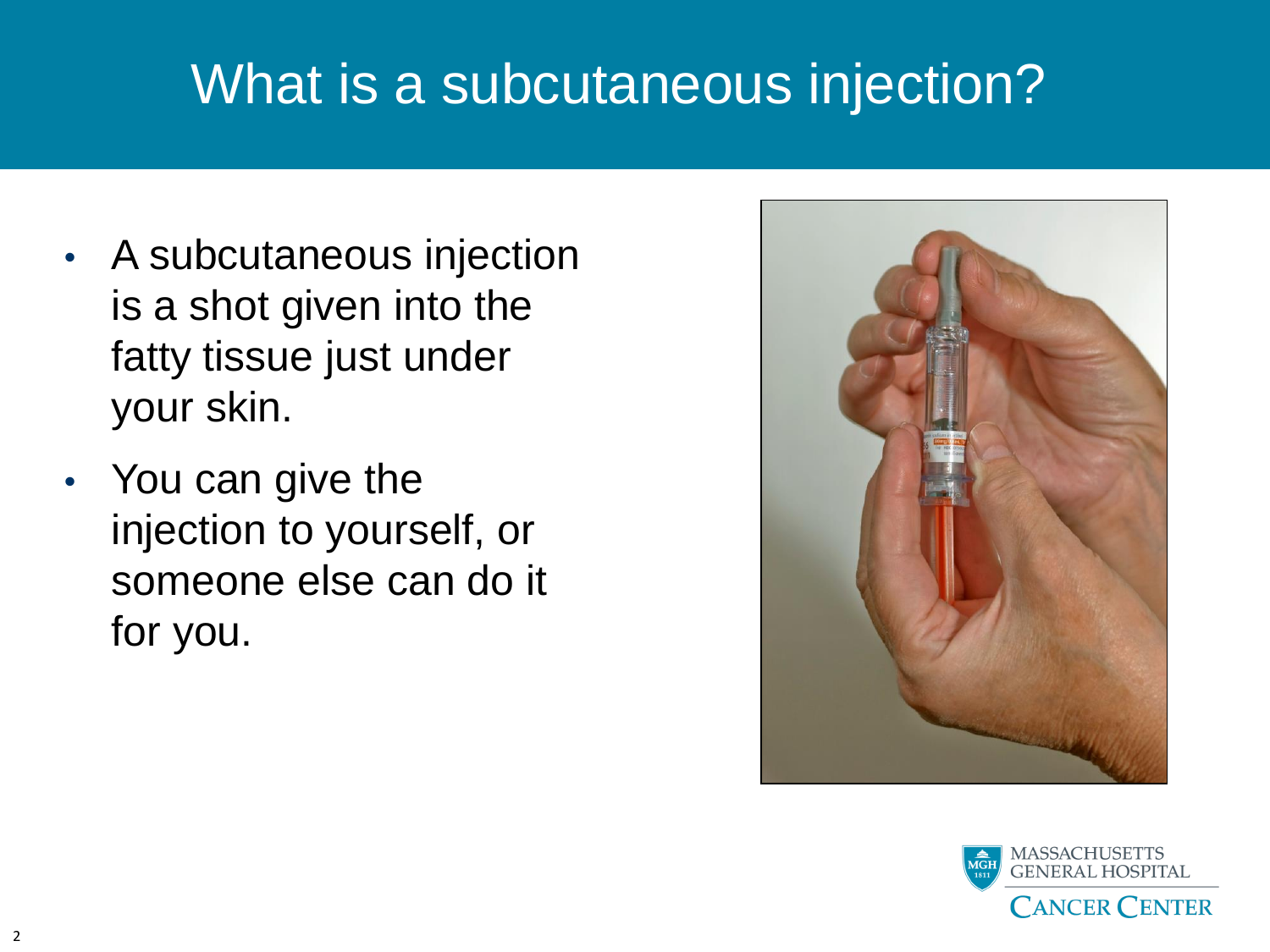# What you will need

You will need:

- **Gauze**
- Alcohol pads or cotton balls and rubbing alcohol
- Syringe (syringe is usually already filled with medicine)
- Vial of medicine (if syringe is not pre-filled)
- Puncture proof container with screw cap to contain needles and syringes. If you do not have a "sharps container," a laundry detergent bottle or coffee cannister will work.

\*Make sure you have these items before you begin your injection.

ANCER CENTER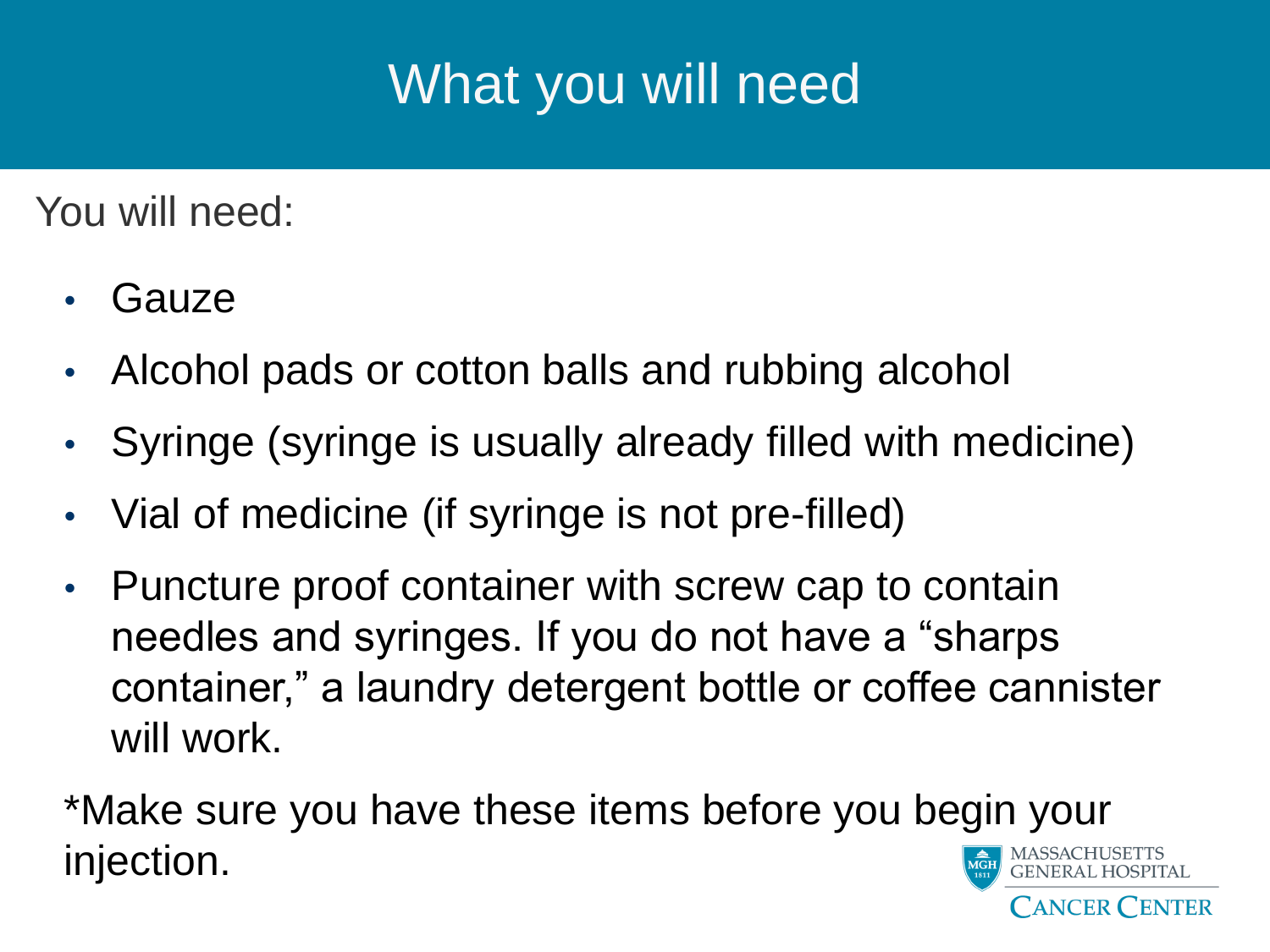### Getting Started

- If your medication is in the refrigerator, take it out approximately 30 minutes before you give yourself the injection.
- Gather your supplies.
- Wash your hands with soap and water.

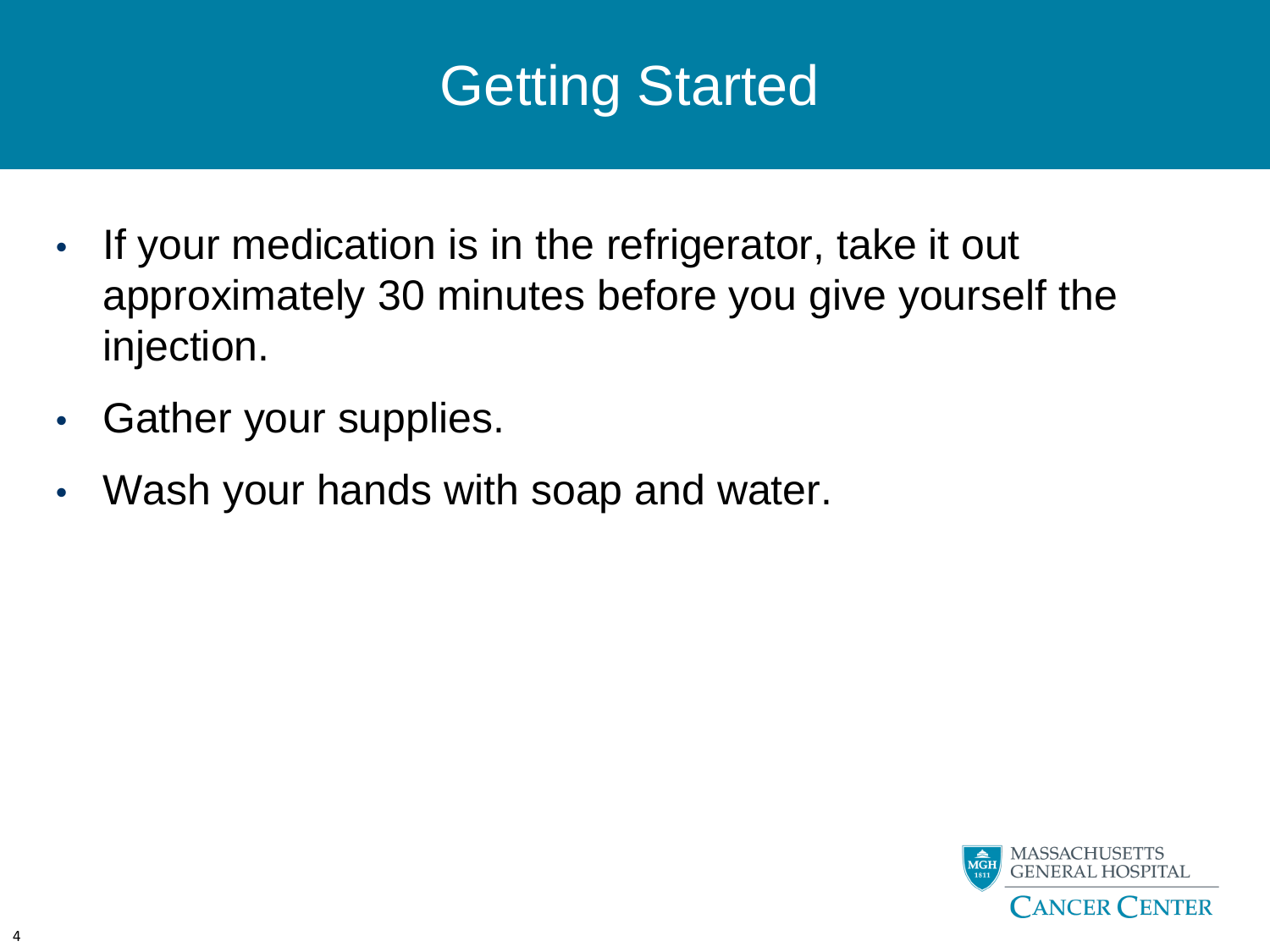# Choose an injection site

There are 3 injection sites you can use.

#### **Thighs**

- Use the top and outer part of the thigh.
- Do **NOT** use the inner thigh.

#### **Belly (Abdomen)**

- Stay at least two inches away from the belly button or any scars.
- Injections in the belly sometimes hurt less.





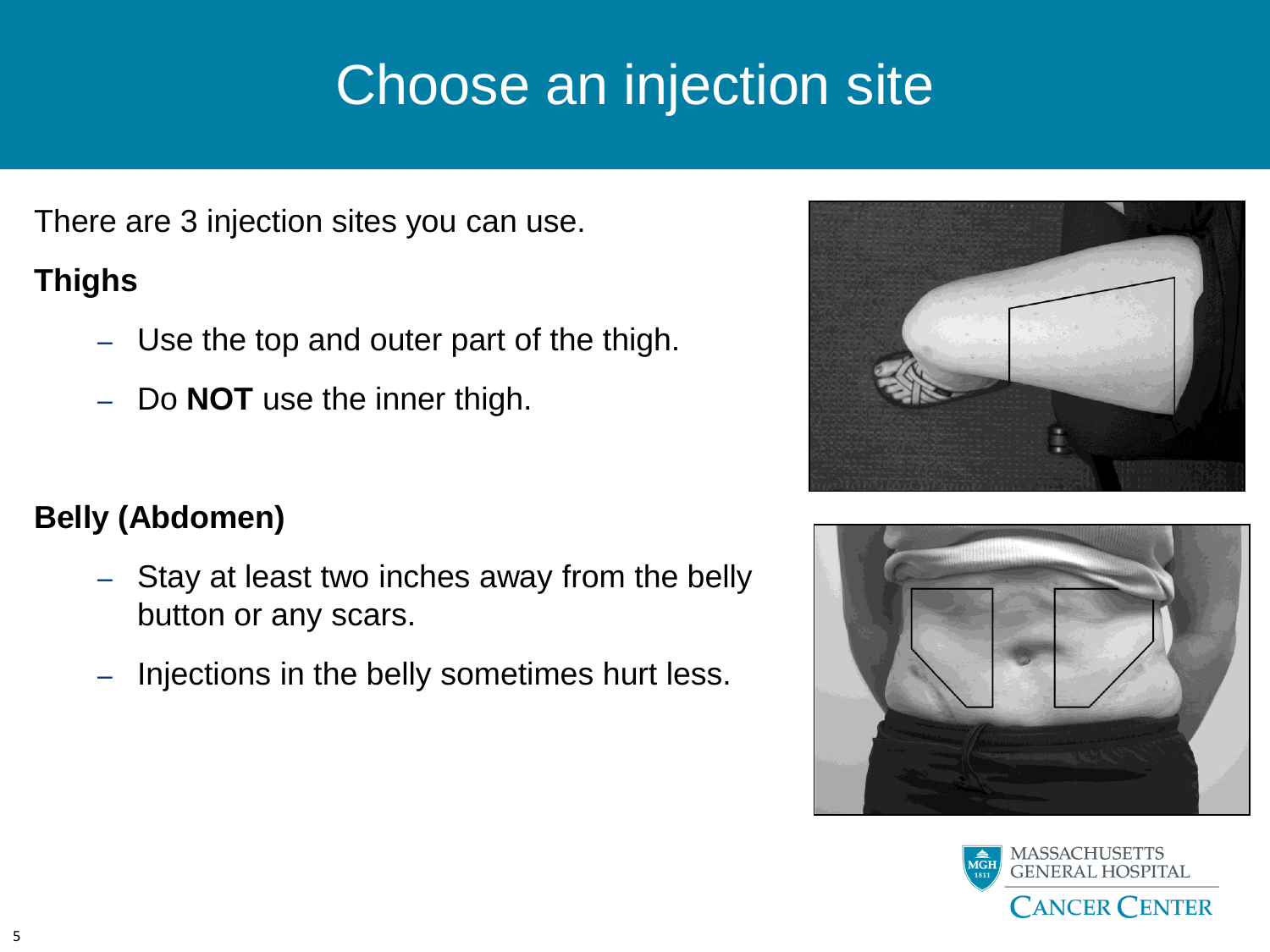# Choose an injection site

#### **Arm**

- You will need someone else to give your injection if you choose this site.
- Measure one hand width down from the shoulder and one hand width up from the elbow.
- Use the fleshy outer surface of your arm.



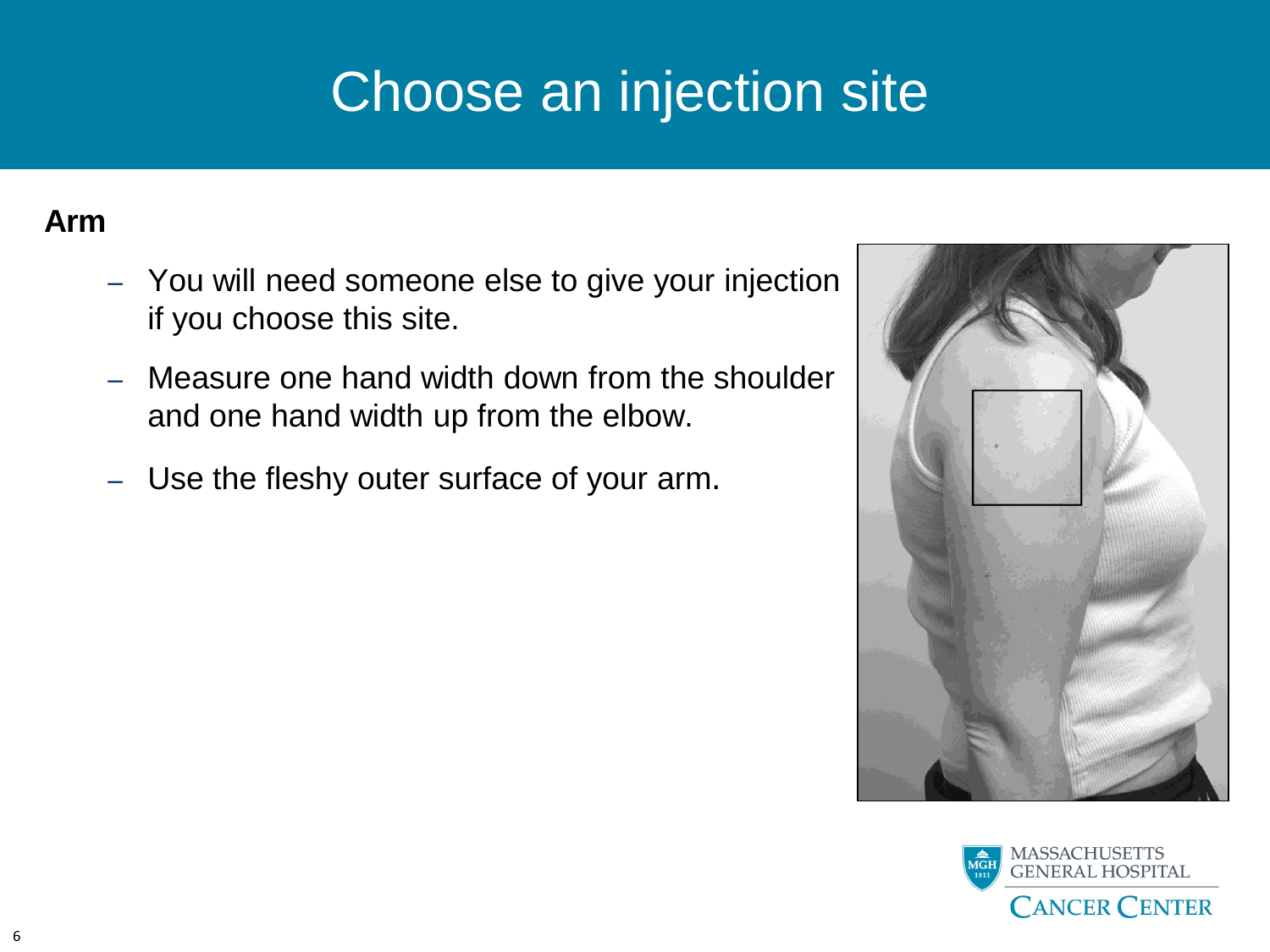### Choose an injection site

- It is important to **change injection sites often**.
- Do not give yourself injections in the same place all the time. If you do, it can cause scarring and the medicine will not be absorbed correctly.

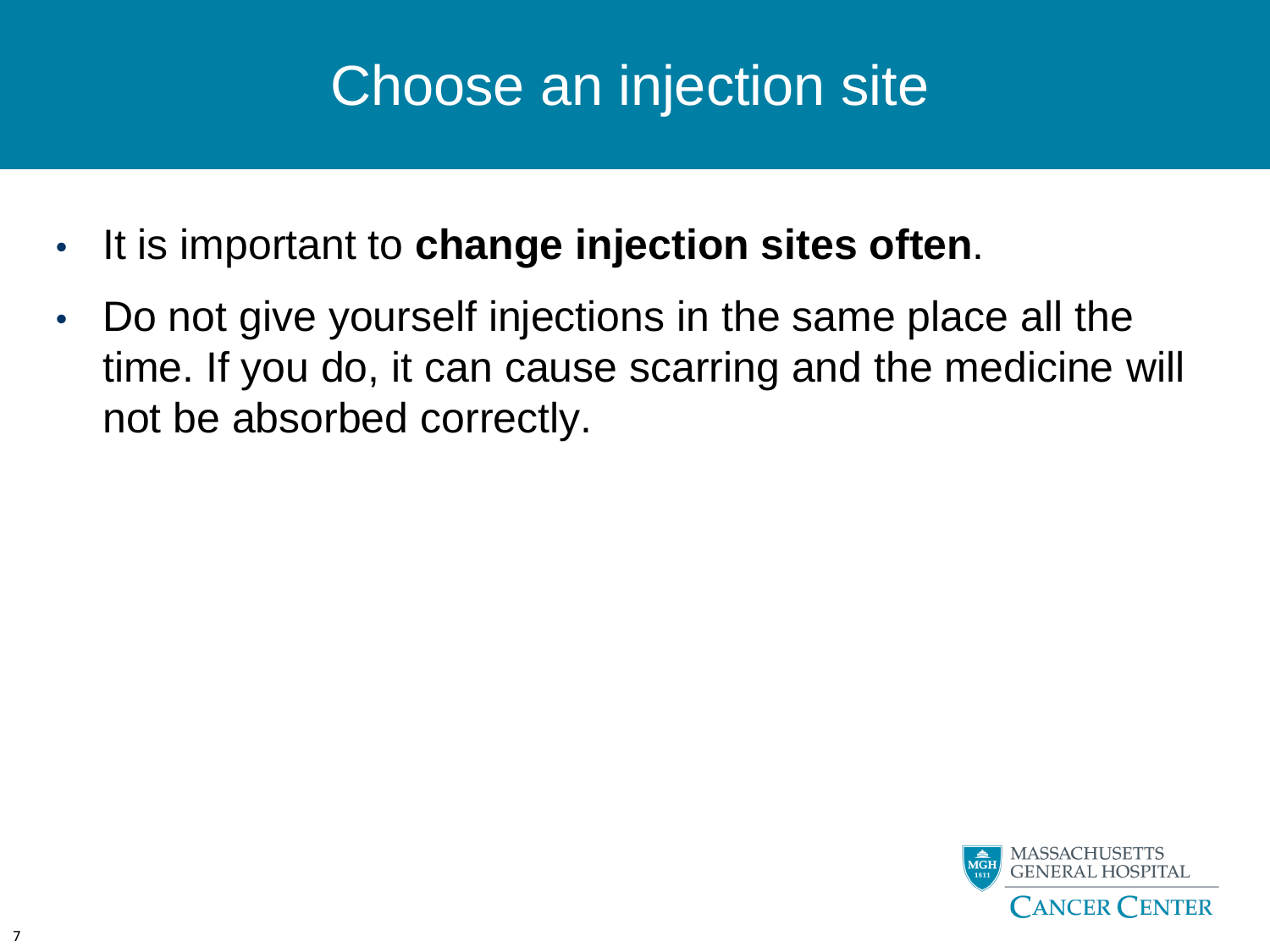### Clean your skin

- 1. Clean your skin at the injection site with an alcohol wipe or cotton ball soaked in rubbing alcohol.
- 2. Use firm pressure and wipe in a circular motion. Start at the center and move outwards.
- 3. Let your skin dry completely before starting the injection.

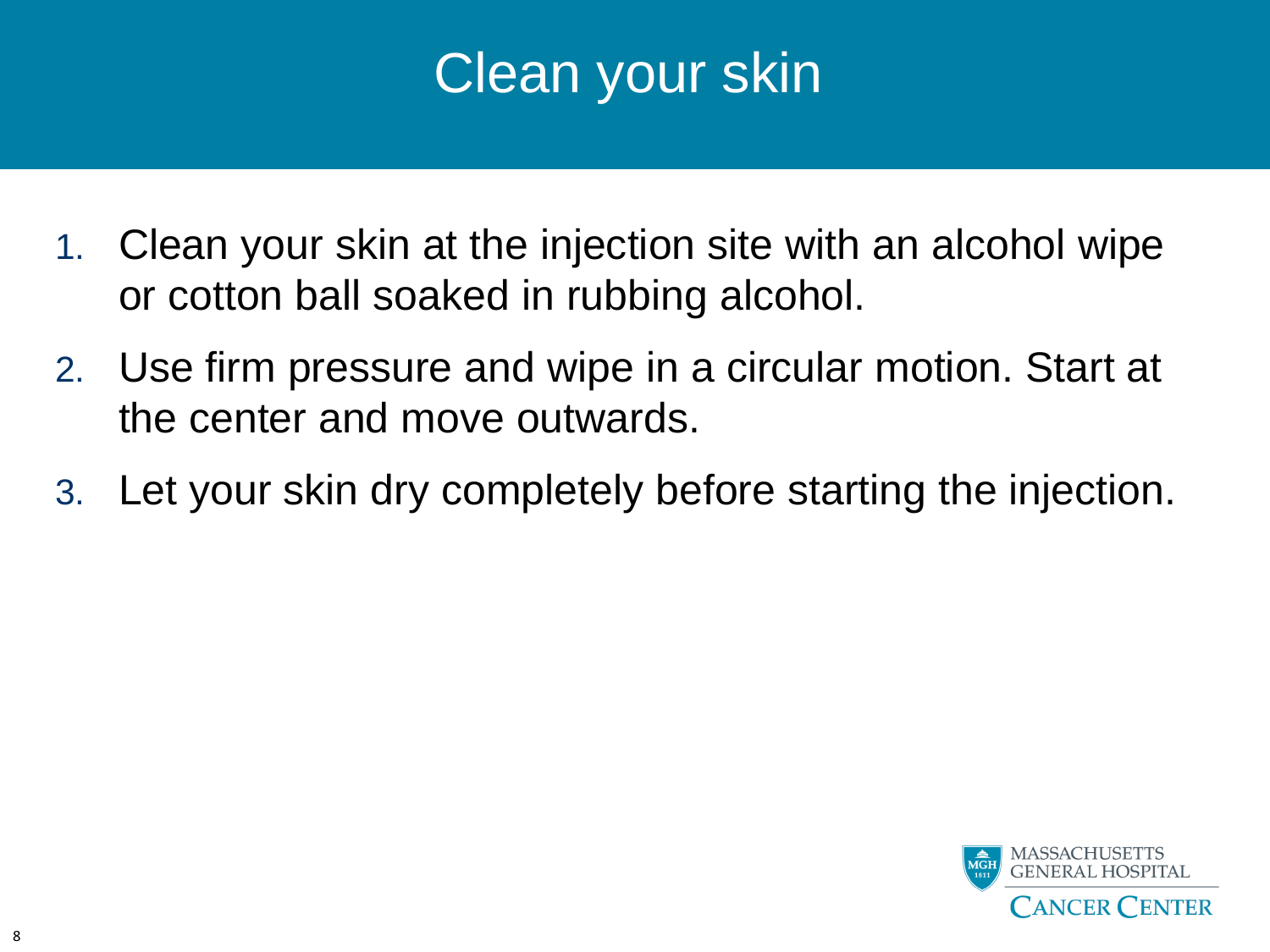# Giving the injection

1. Pick up the syringe and take the cap off the needle. Be careful not to touch the needle or let the needle touch anything. If the needle does touch something, throw it away and start over with a new one.

2. Hold the syringe in one hand like a pencil or a dart.



3. With your other hand, squeeze the skin of the injection site between your thumb and index finger.

Take a deep breath and relax!

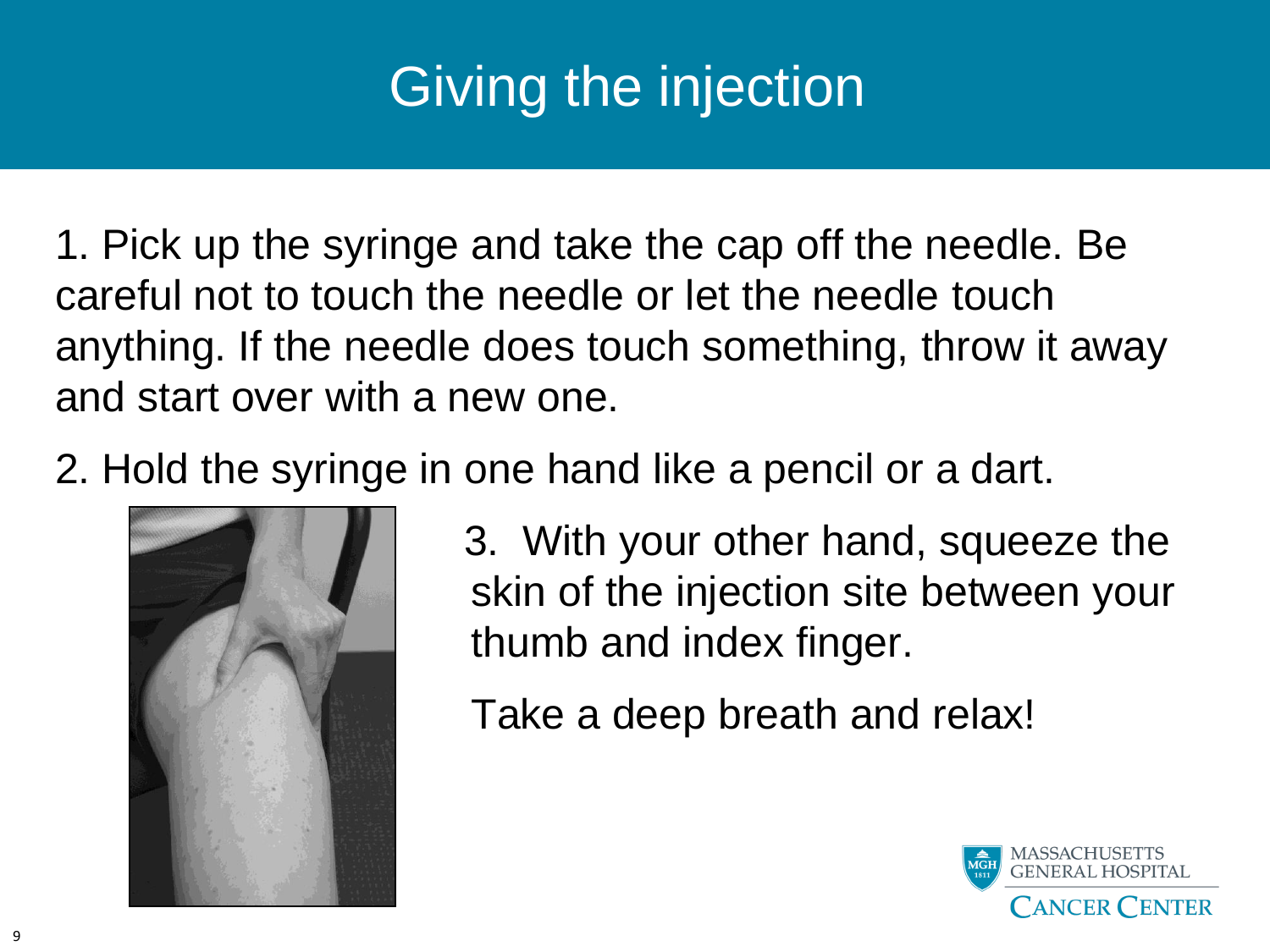# Giving the injection

4. Stick the needle into your skin straight up and down using a firm motion.

- Do **not** stick the needle in slowly
- Do **not** use a lot of force.
- Do **not** press down on the syringe plunger while you are still sticking the needle into the skin



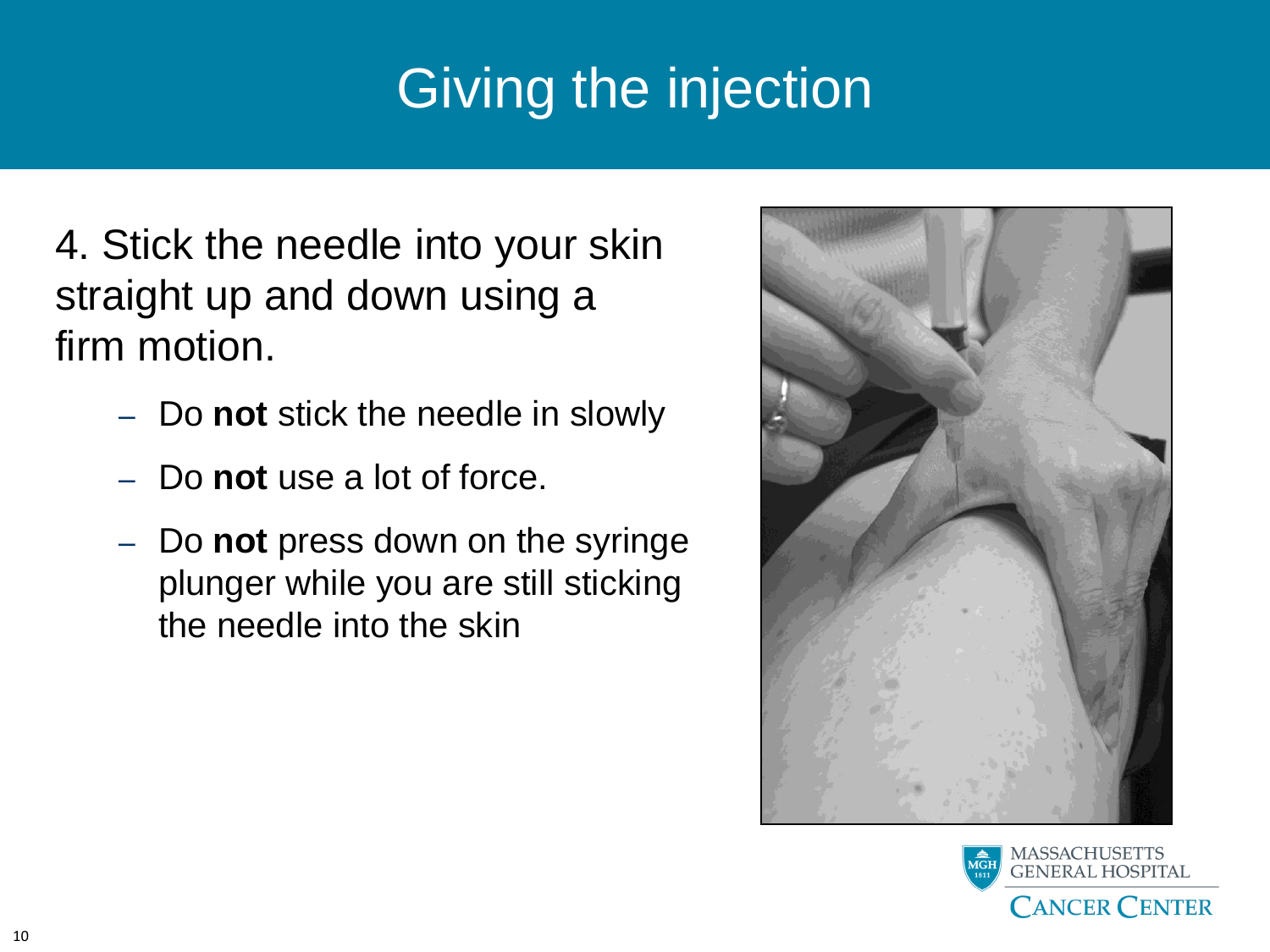# Giving the injection

- 5. After the needle is in, relax your grasp on your skin.
- 6. You can hold the syringe near the base with one hand to keep it stable.
- 7. Push the plunger down in a slow, steady motion.



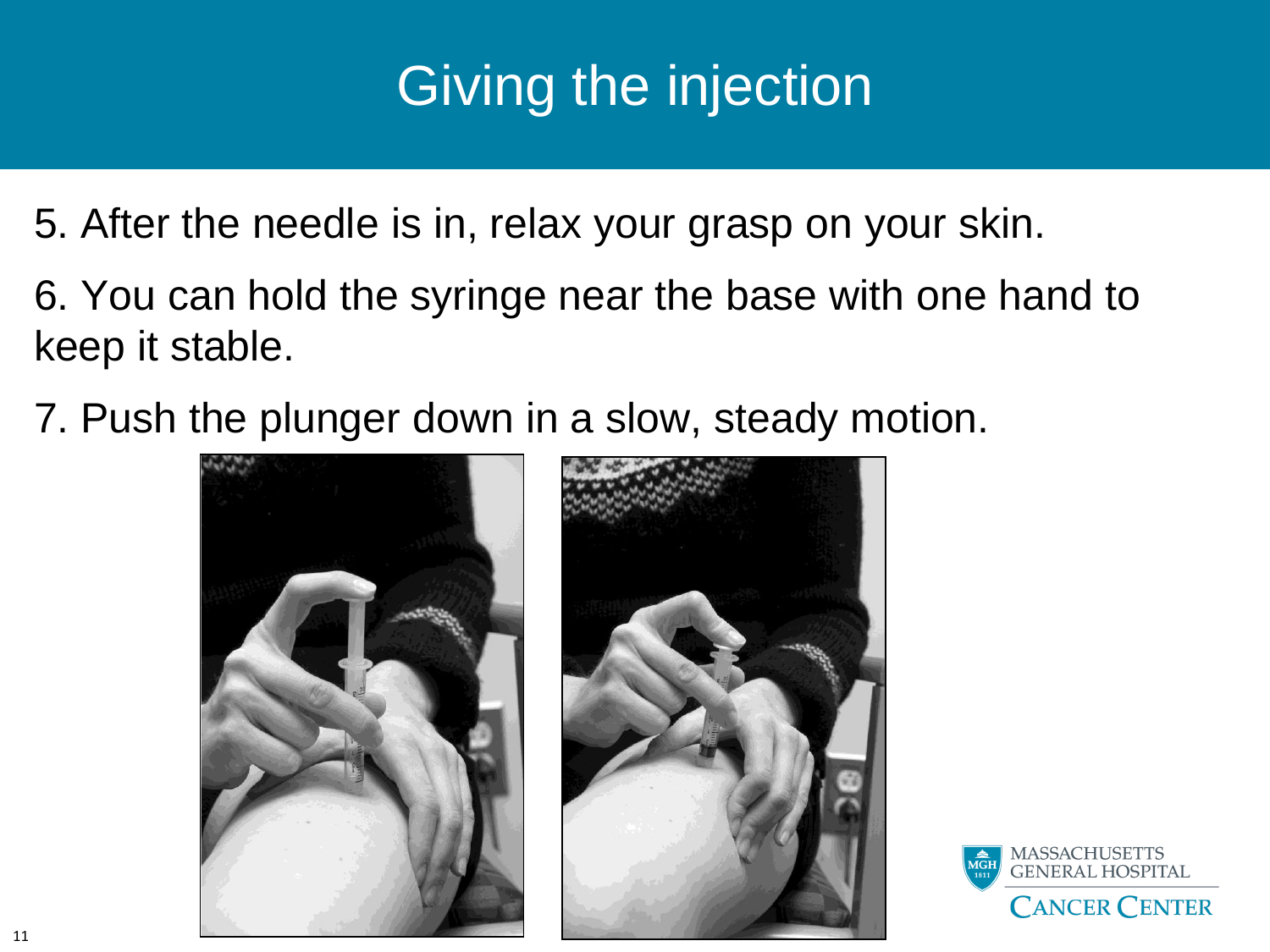# After the medication is injected

- Put a gauze pad on your skin near the injection site and press down gently on your skin. Quickly pull out the needle and syringe.
- After the needle is removed, press gauze over the injection site.
- Hold pressure over the site for a few seconds. You can use a bandage if needed.
- Do **not** put the cap back on the needle

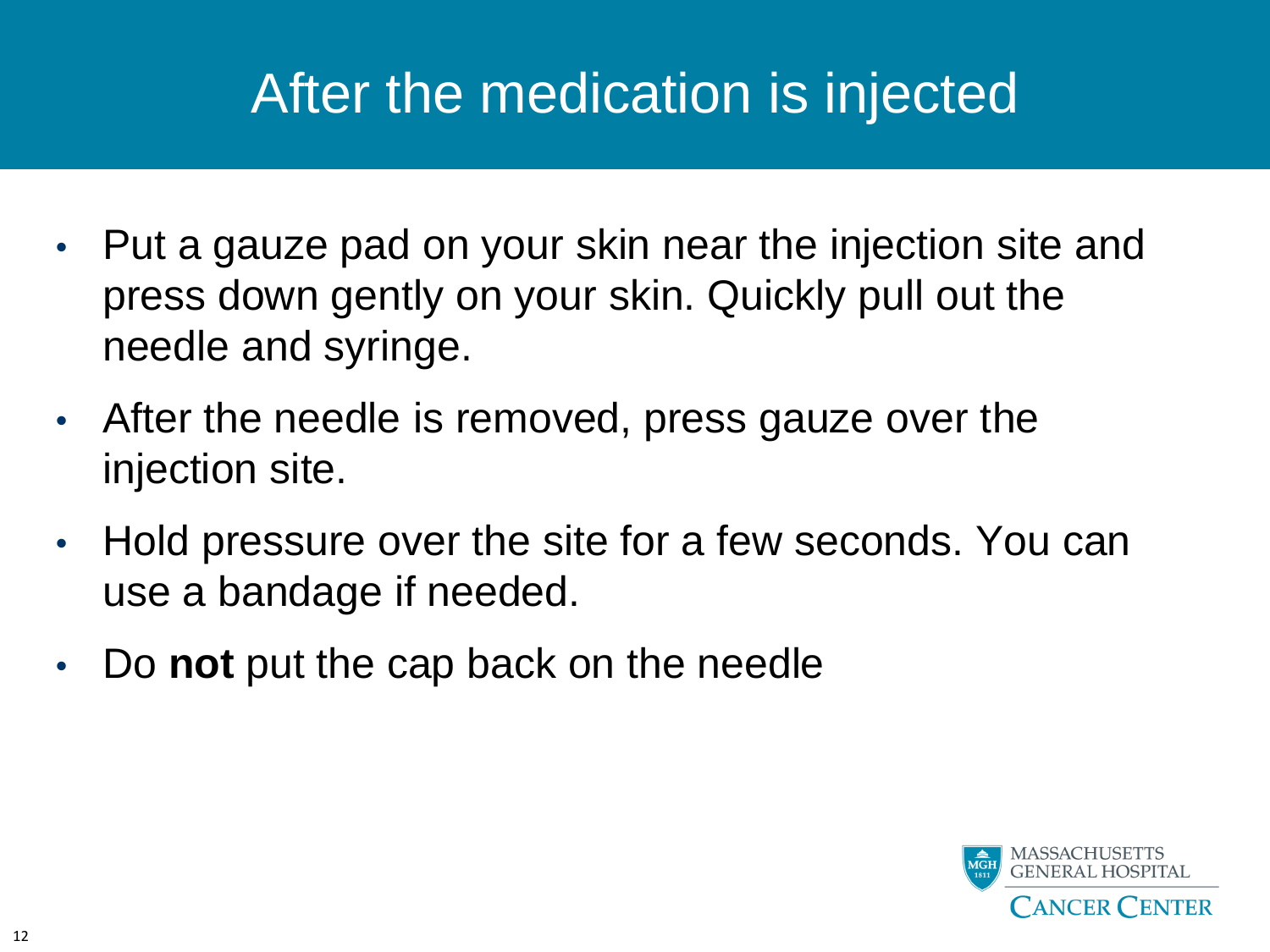# Throw the needle away safely

- Throw away needles and syringes in a safe container like a laundry detergent bottle.
- Make sure the lid is screwed on tightly.
- Keep the container out of reach of children.
- Check with your pharmacy or local board of health to find out how to throw away the full needle container.
- Do **not** recycle the needle container.
- Call your nurse if you have questions.